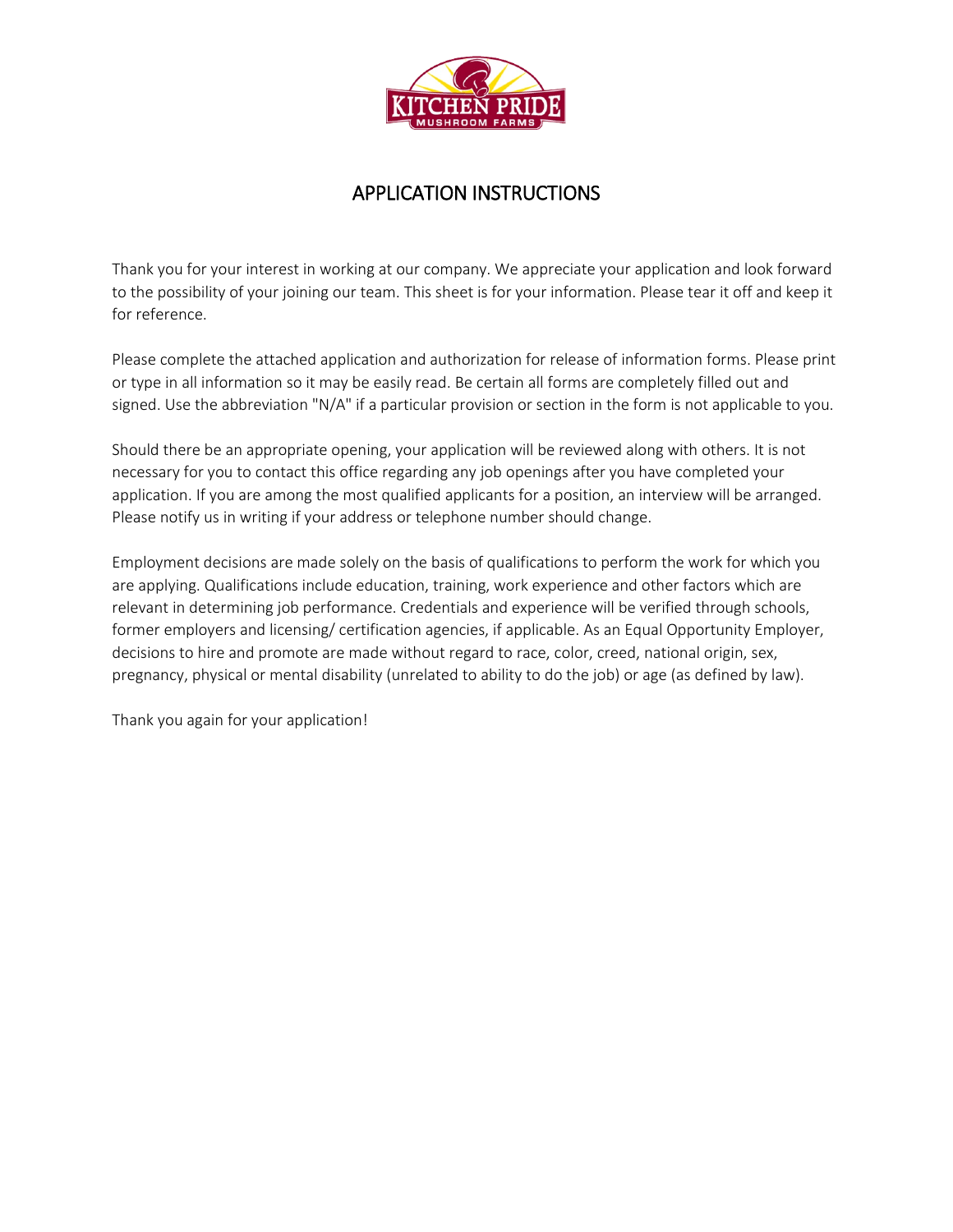

# APPLICATION FOR EMPLOYMENT

\_\_\_\_\_\_\_\_\_\_\_\_\_\_\_\_\_

|                                                                            | Middle        |                                   |
|----------------------------------------------------------------------------|---------------|-----------------------------------|
|                                                                            |               |                                   |
| City                                                                       | State         | Zip code                          |
|                                                                            |               |                                   |
|                                                                            |               | Zip code                          |
| Email address                                                              |               |                                   |
| Are you a US Citizen or otherwise authorized to work in the United States? |               |                                   |
| Are you 18 years of older?                                                 |               | lno                               |
|                                                                            | <b>YES</b>    | <b>NO</b>                         |
|                                                                            |               |                                   |
|                                                                            | First<br>City | State<br><b>YES</b><br><b>YES</b> |

Referral source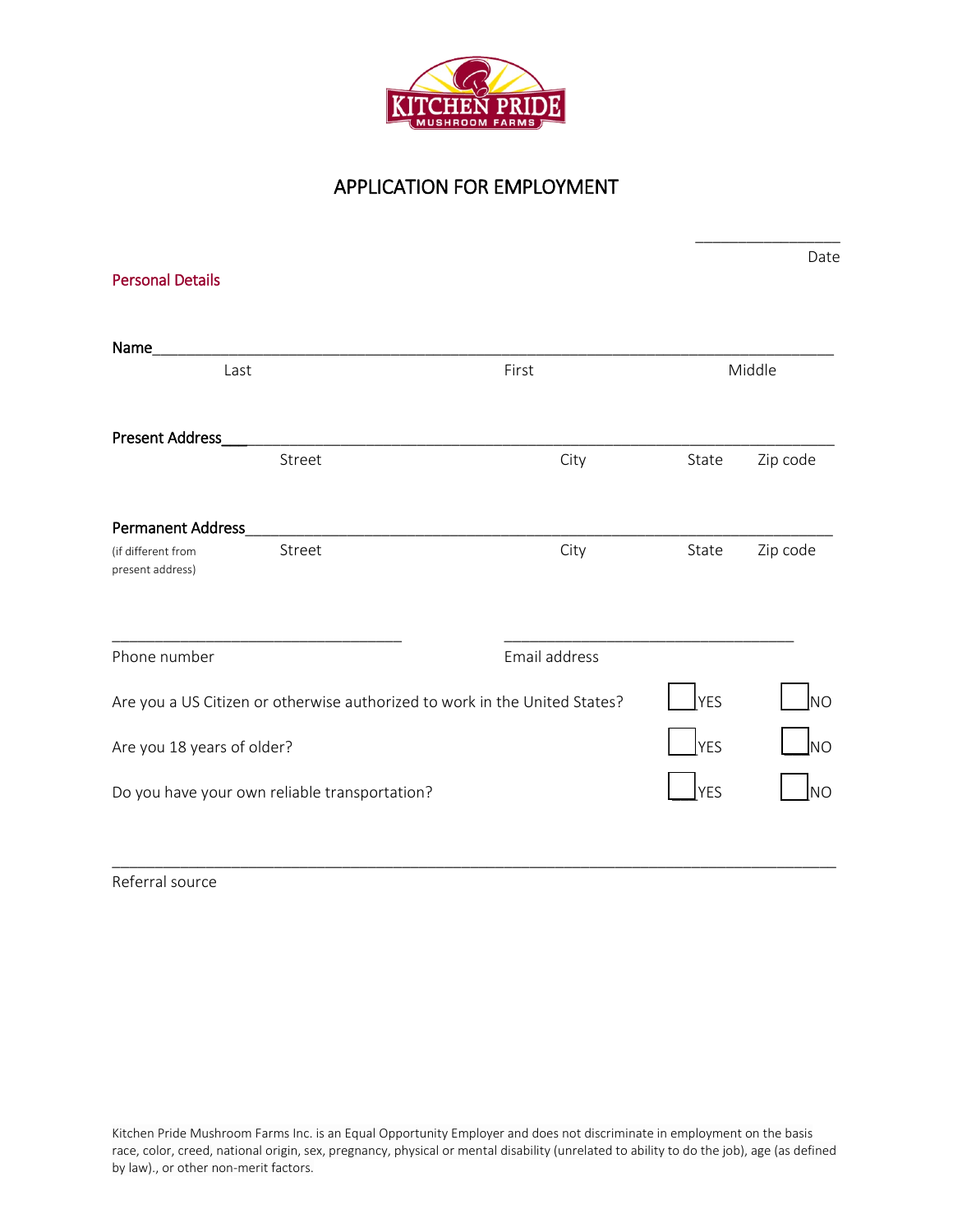### Employment Desired

| Position applying for                                        | Date available |            |           |
|--------------------------------------------------------------|----------------|------------|-----------|
| Are you currently employed?                                  |                | <b>YES</b> | <b>NO</b> |
| Have you worked for Kitchen Pride Mushroom Farms previously? |                | <b>YES</b> | <b>NO</b> |
| If YES:                                                      |                |            |           |
|                                                              |                |            |           |

Reason for leaving

Dates of employment

#### Education

|                          | Name and Location of<br>School | # of Years<br>Attended | Did you Graduate?<br>(degree obtained) | Subject Studied |
|--------------------------|--------------------------------|------------------------|----------------------------------------|-----------------|
| Grammar School           |                                |                        |                                        |                 |
| High School              |                                |                        |                                        |                 |
| College                  |                                |                        |                                        |                 |
| Trade school or<br>other |                                |                        |                                        |                 |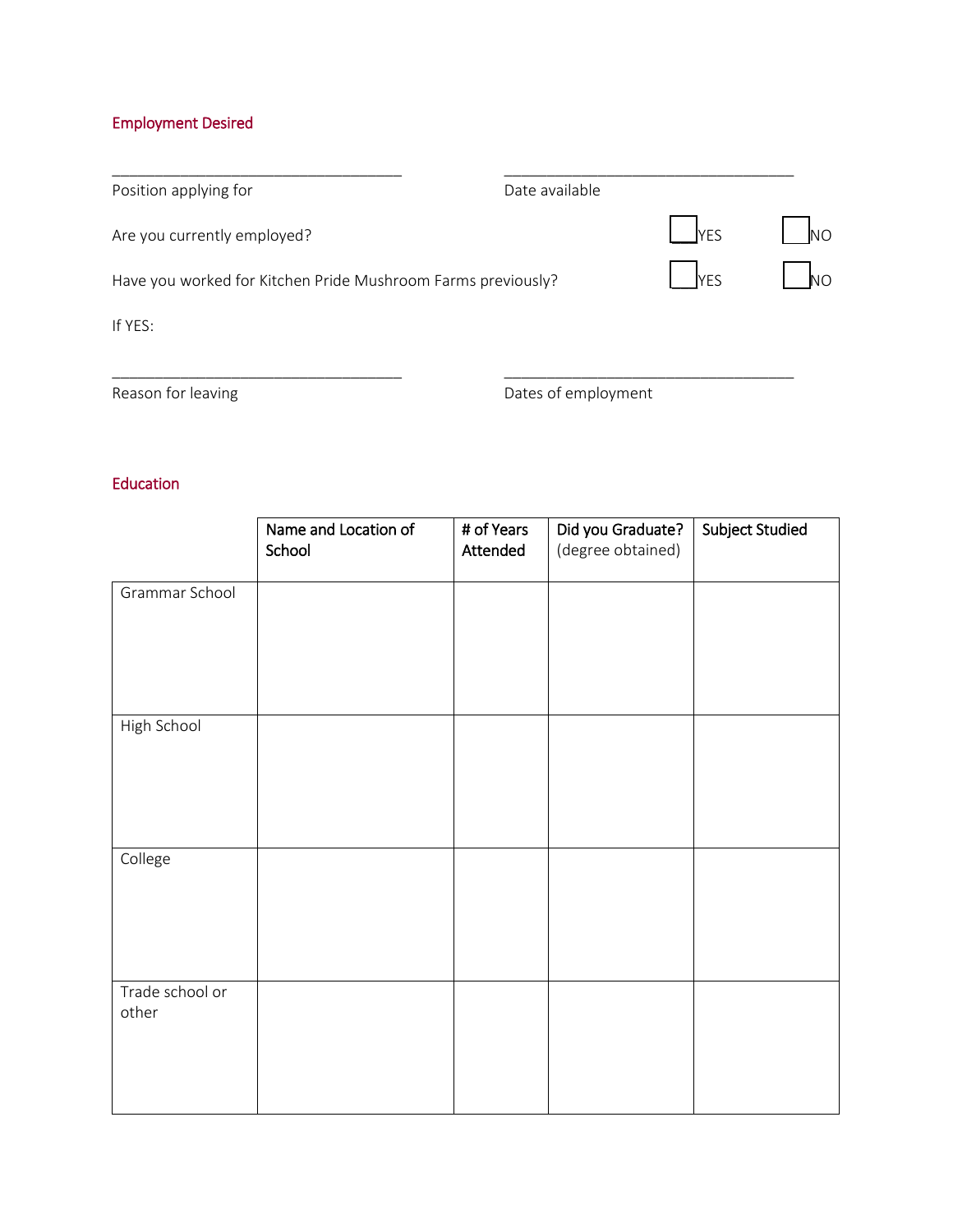### **Prior Employment History**

### **Current or Last Employer**

| Company                | Type of business     |
|------------------------|----------------------|
| Address                | Phone                |
| Position and duties    |                      |
| Supervisor             |                      |
| Start date (MM/YY)     | End date (MM/YY)     |
| <b>Starting Salary</b> | <b>Ending Salary</b> |
| Reason for leaving     |                      |
| Next Previous Employer |                      |
| Company                | Type of business     |
| Address                | Phone                |
| Position and duties    |                      |
| Supervisor             |                      |
| Start date (MM/YY)     | End date (MM/YY)     |
| <b>Starting Salary</b> | <b>Ending Salary</b> |
|                        |                      |

Reason for leaving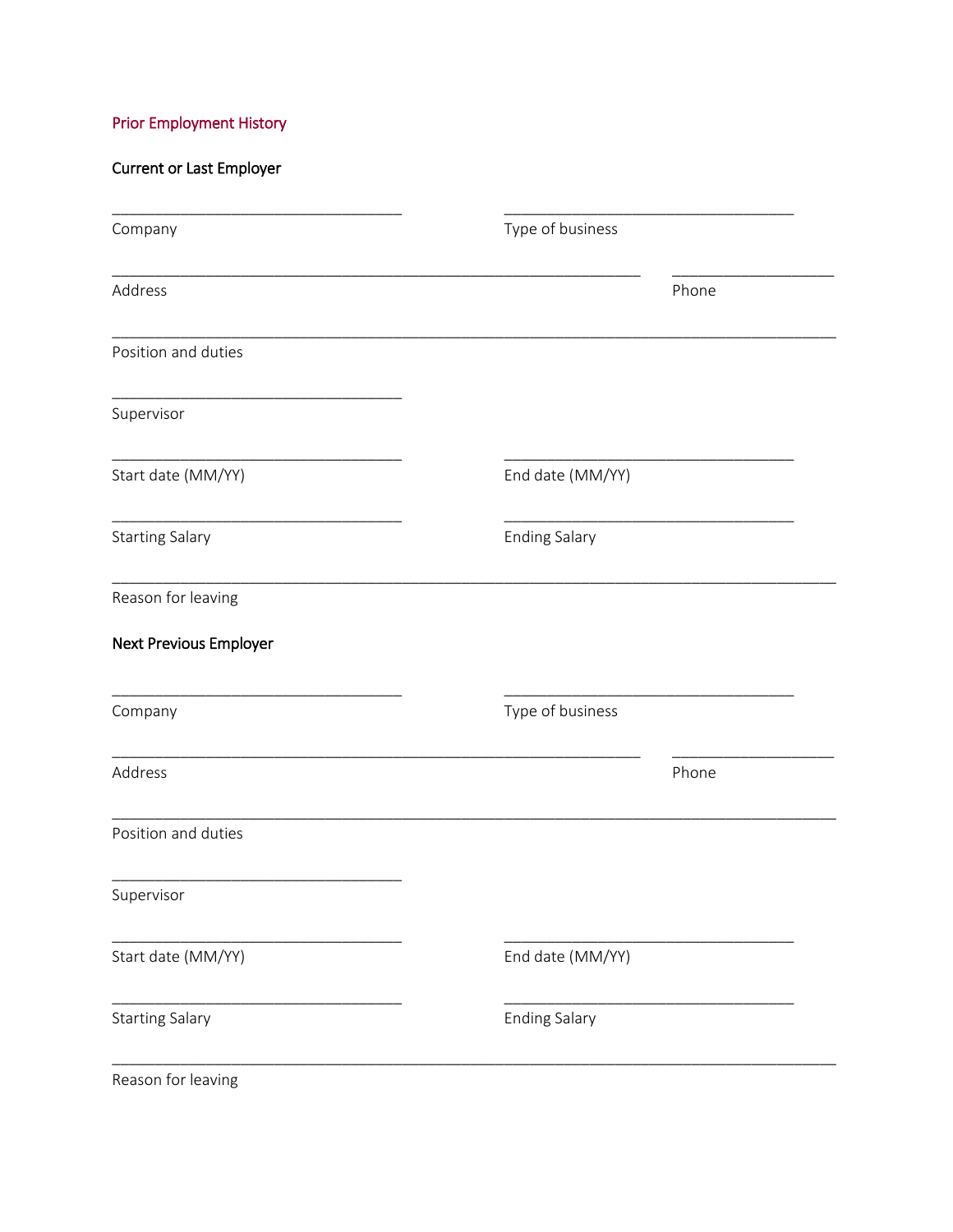Next Previous Employer

| Company                                        | Type of business     |       |    |  |
|------------------------------------------------|----------------------|-------|----|--|
| Address                                        |                      | Phone |    |  |
| Position and duties                            |                      |       |    |  |
| Supervisor                                     |                      |       |    |  |
| Start date (MM/YY)                             | End date (MM/YY)     |       |    |  |
| <b>Starting Salary</b>                         | <b>Ending Salary</b> |       |    |  |
| Reason for leaving                             |                      |       |    |  |
|                                                |                      |       |    |  |
| Have you ever been terminated from employment? |                      | YES   | ŃО |  |
| If YES, please provide details:                |                      |       |    |  |
|                                                |                      |       |    |  |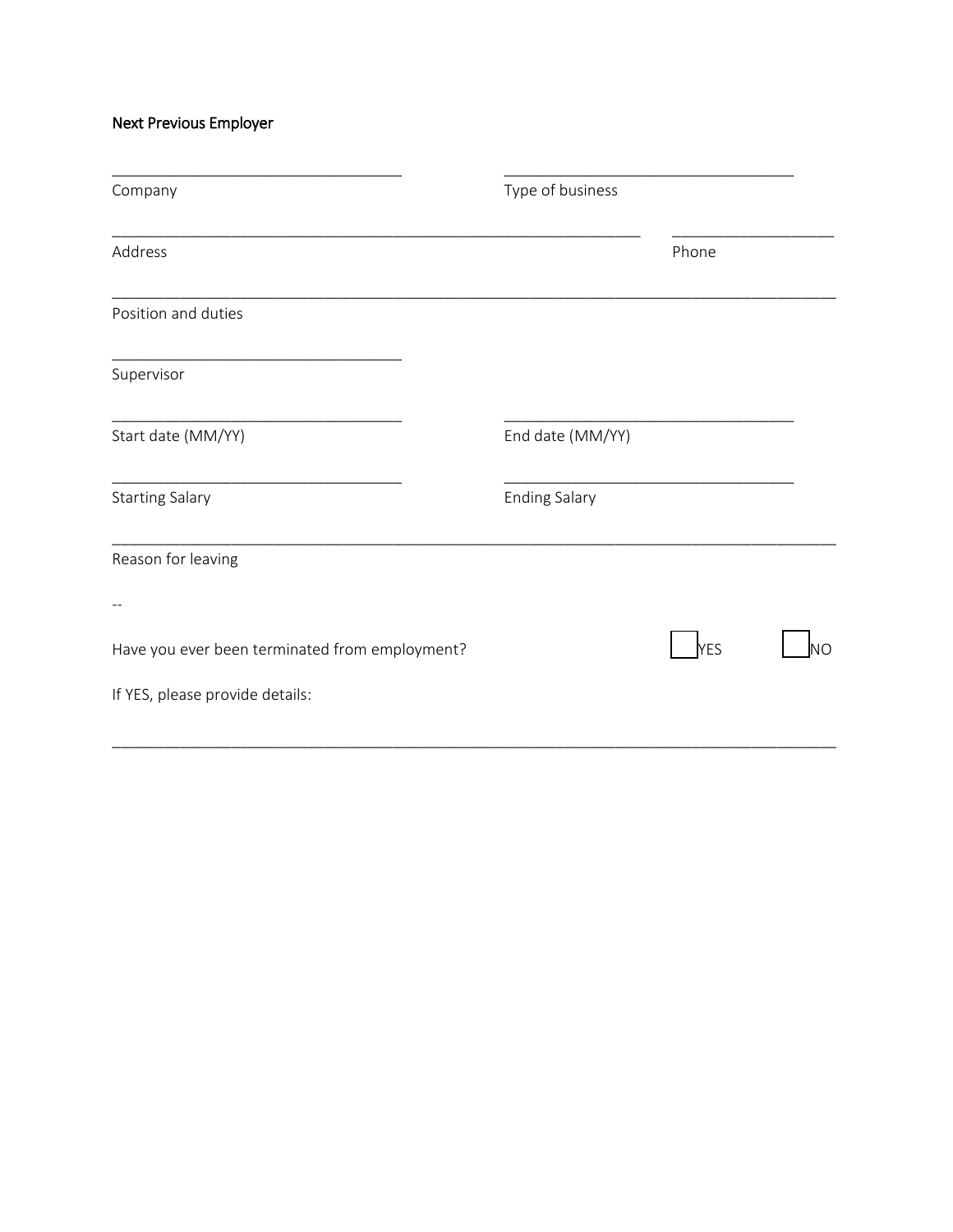I certify that all information given on this application is true, correct and complete to the best of my knowledge. I also certify that I have accounted for all of my work experience and training on this application, and that I have not knowingly withheld any fact or circumstance which would, if disclosed, affect my application unfavorably.

If employed by Kitchen Pride Mushroom Farms, Inc., I agree to abide by its rules and regulations. I that discovery or misrepresentation or omission of facts herein will make me ineligible or be cause for immediate dismissal. I authorize any inquiry to be made on any information contained in this application if I am considered for employment. I agree to furnish additional information as may be required to complete my employment file. I understand that operating conditions may require me to temporarily work other for the one for which I am applying, and I agree to such scheduling change as directed by my supervisor.

I understand that my employment will require certain physical capabilities relating to ability to lift and transport residents or objects, assist other employees in physical tasks and to stand on most of my shift, either on a regular basis or from time to time. I must be physically capable of performing these activities as to complete my duties. My employment also requires that I am alert at all times to potential safety hazards or dangerous situations. I am required to these potentially dangerous or hazardous conditions and to take appropriate steps to prevent any injury from occurring and if possible, I should correct the situation myself so as to render it safe. I also understand that my employment, both initial and continued, may be conditioned upon maintaining a favorable health evaluation. If requested, I agree to submit, at any time, to a physical examination performed by a qualified medical doctor of Kitchen Pride Mushroom Farms, Inc.'s choice and for which such exam shall be paid for by Kitchen Pride Mushroom Farms, Inc. I also agree that all information concerning said physical examination can be supplied Kitchen Pride Mushroom Farms, Inc., or an authorized agent of the company, upon their request.

I understand that this is an application for employment and that no employment contract, either expressed or implied, is being offered. I also understand that if employed, such employment is for an indefinite period and can be terminated at will by either party, with or without notice, at any time for any or no reason, and is subject to change in wages, conditions, benefits and operating policies. It is the policy of Kitchen Pride Mushroom Farms, Inc. that all new employees will be paid by deposit at a local bank at a local bank of their choice. Paydays will be on Fridays, but the direct deposit and funds will be available at the open of business Friday morning.

Signature

\_\_\_\_\_\_\_\_\_\_\_\_\_\_\_\_\_\_\_\_\_\_\_\_\_\_\_\_\_\_\_\_\_\_

Date

\_\_\_\_\_\_\_\_\_\_\_\_\_\_\_\_\_\_\_\_\_\_\_\_\_\_\_\_\_\_\_\_\_\_